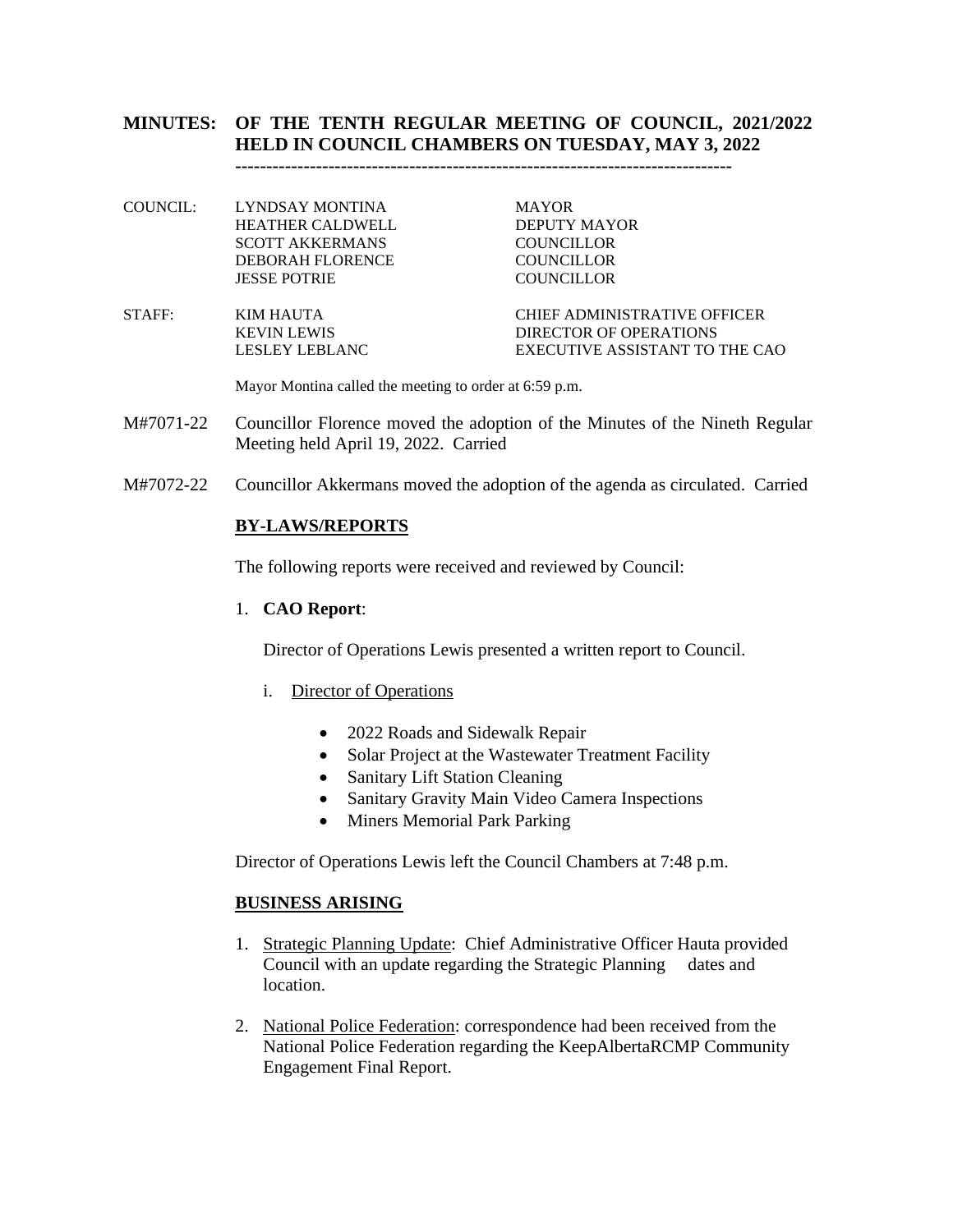# **Page 2 MINUTES: OF THE TENTH REGULAR MEETING OF COUNCIL, 2021/2022 HELD ON TUESDAY, MAY 3, 2022**

 **--------------------------------------------------------------------------------**

# **BY-LAWS/REPORTS**

The following reports were received and reviewed by Council:

#### 1. **Committee Minutes:**

- a. Policy/Bylaw Review Committee: held April 11, 2022
- M#7073-22 Councillor Florence moved that Administration redraft Policy No. 00-01-12 Volunteer Appreciation Awards to provide for notice of a call for nominations of individuals in January/February, selection of recipients in conjunction with National Volunteer Week and presentation of the award by Council at a selected meeting. Carried
- M#7074-22 Councillor Florence moved that the Council of the Town of Coalhurst hereby authorize an amendment to Policy No. 12-01-02 – Scholarships to include a rubric point criteria for judging purposes for Points 3 and 4. Carried
- M#7075-22 Councillor Akkermans moved that the Council of the Town of Coalhurst hereby rescind Policy No. 12-02-06 – Use of Photo Copy Machine by Local Groups. Carried
	- b. Municipal Subdivision and Development Authority: held April 19, 2022
	- c. Recreation and Culture Committee: held April 21, 2022
	- d. Emergency Advisory Committee: held April 25, 2022
	- e. Staff/Volunteer Appreciation Event Committee: held April 26, 2022
	- f. Committee of the Whole: held April 26, 2022
- M#7076-22 Councillor Akkermans moved that the Committee Minutes presented in this meeting are accepted. Carried

### 2. **CAO Report:**

CAO Hauta presented a written report to Council.

- i. CAO
	- Electric Vehicle Charging Program
	- Tax Collection Update
	- Main Constructed Wetland Stormwater Facility
	- Meadowlark Estates Residential Subdivision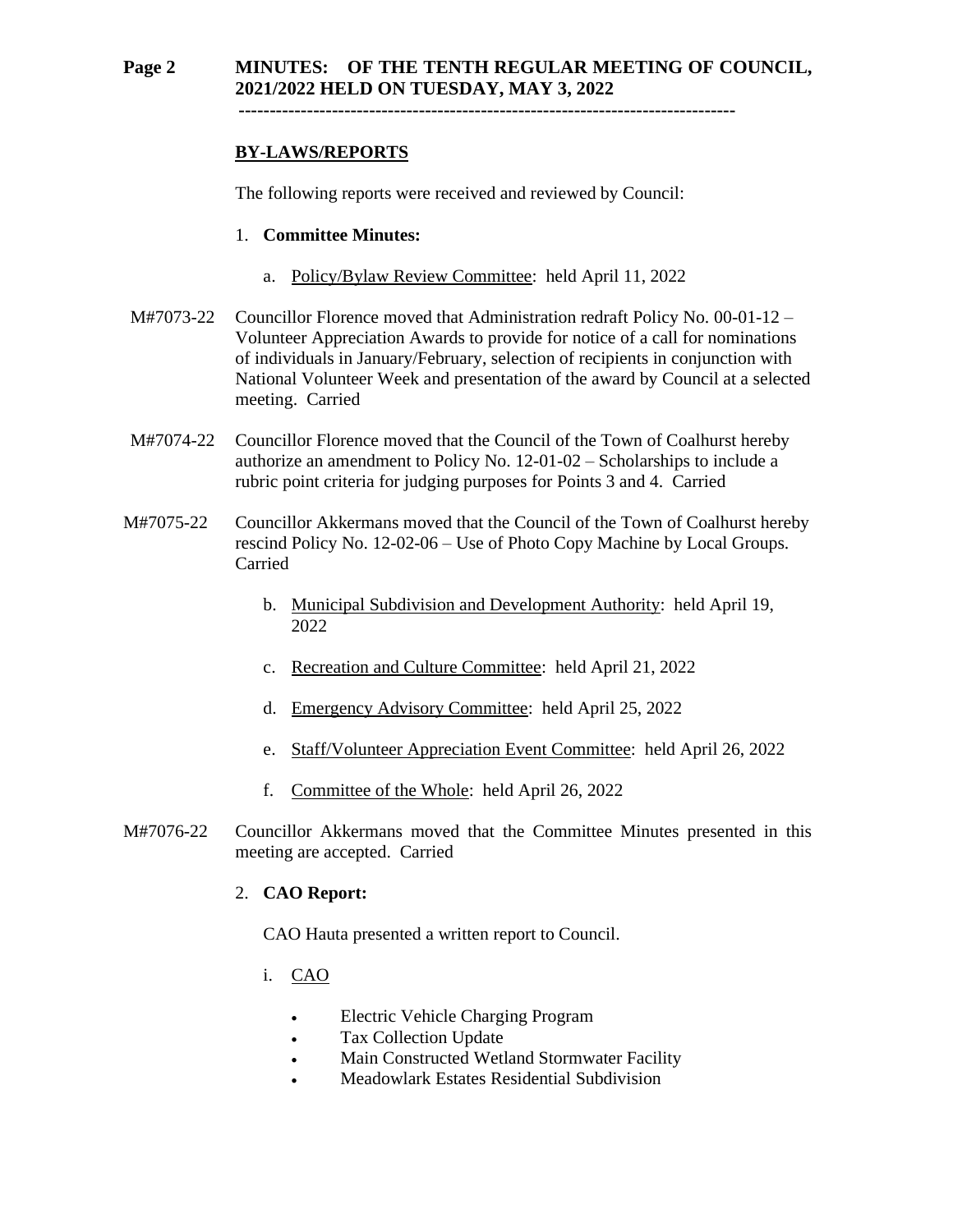# **Page 3 MINUTES: OF THE TENTH REGULAR MEETING OF COUNCIL, 2021/2022 HELD ON TUESDAY, MAY 3, 2022**

 **--------------------------------------------------------------------------------**

M#7077-22 Councillor Florence moved that the Chief Administrative Officer's Report is hereby accepted as presented. Carried

### 3. **Council Member Reports/Questions**

In addition to the internal committee meetings already reported, Council members gave reports on their attendance at external Boards, seminars, asked questions and provided other information.

- a. Deputy Mayor Caldwell: Green Acres Foundation meeting
- b. Councillor Akkermans: SouthGrow Regional Initiative Executive Board meeting, SouthGrow Regional Initiative Quarterly Board meeting
- c. Councillor Florence: Community Futures Lethbridge Region meeting
- d. Mayor Montina: Southern Alberta Library Conference, Book Mobile programs

### **CORRESPONDENCE**

- a. Town of Taber re: Increasing Utility Fees
- b. Alberta Municipalities re: ABMunis in the News: Q1 of 2022 (**attached email)**
- c. Alberta Municipalities re: Cyber Threats (Still) Loom for Municipalities **(attached e-mail)**
- d. Town of Coaldale re: Strategic Plan
- e. Lethbridge County re: Strategic Plan
- M#7078-22 Councillor Akkermans moved that the correspondence presented in this meeting is hereby acknowledged and filed. Carried

#### **OTHER BUSINESS**

- a. Colleen Beck: Volunteer Recognition Nomination
- M#7079-22 Deputy Mayor Caldwell moved that the Council of the Town of Coalhurst hereby accepts the nomination and awards a Volunteer Appreciation Award to Stephenie Karsten, in accordance with Volunteer Appreciation Awards Policy No. 00-01-12. Carried
	- b. Alberta Municipalities: Input Needed: ABMunis' Proposal for Allocation of the LGFF
- M#7080-22 Mayor Montina moved that Mayor Montina, Deputy Mayor Caldwell and Councillor Florence are hereby authorized to attend a virtual engagement